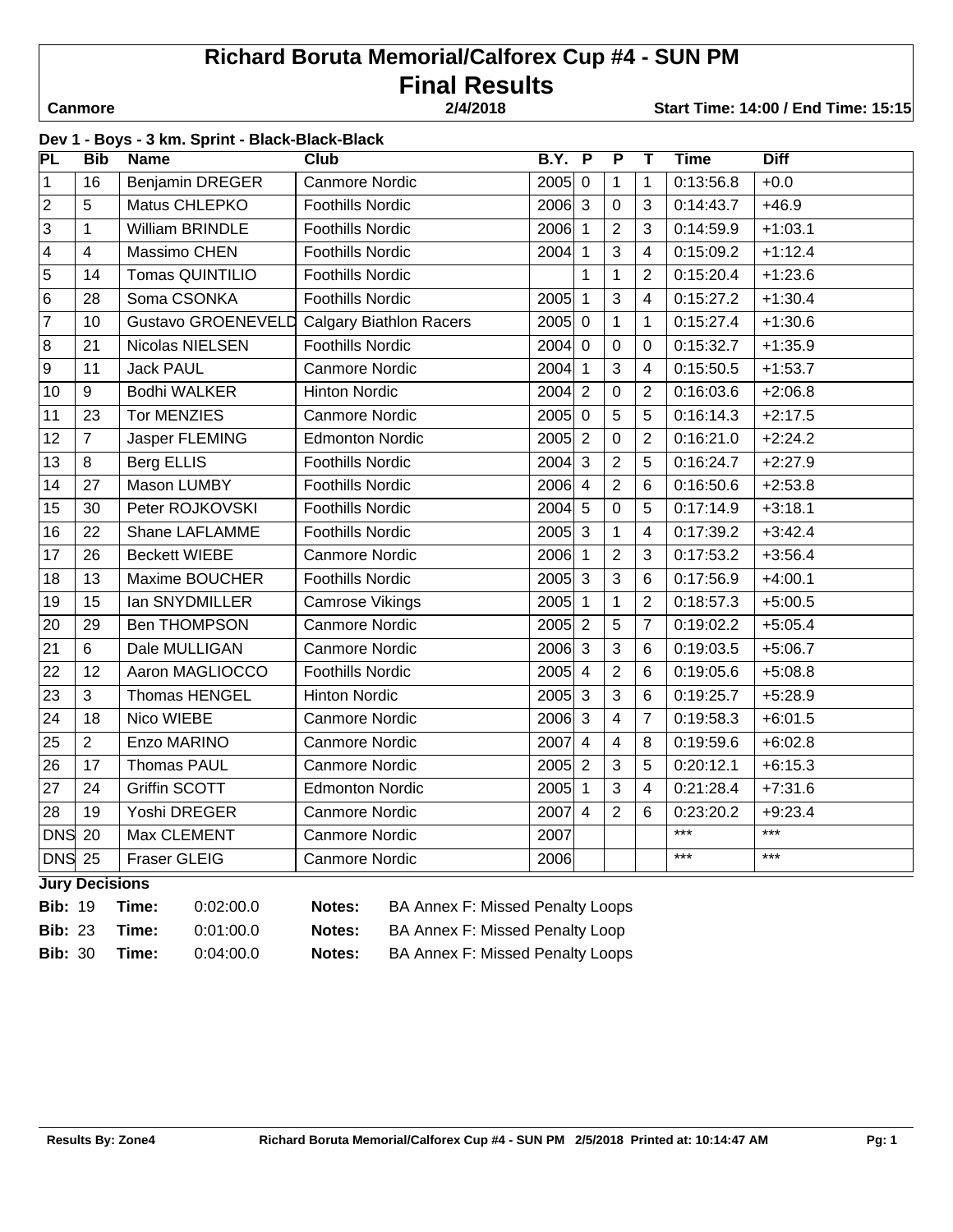#### **Air Rifle 1 - Boys - 2.25 km. Sprint - Purple-Purple-Purple**

| PL             | Bib | <b>Name</b>           | Club                    | <b>B.Y.</b> | P | Р |              | Time      | <b>Diff</b> |
|----------------|-----|-----------------------|-------------------------|-------------|---|---|--------------|-----------|-------------|
|                | 39  | Max SIEMENS           | Foothills Nordic        | 2007 0      |   | 2 | 2            | 0:11:04.3 | $+0.0$      |
| 2              | 33  | Levi COOK             | Foothills Nordic        | 2007 0      |   | 0 | $\Omega$     | 0:11:41.3 | $+37.0$     |
| 3              | 35  | <b>Avery BRINDLE</b>  | Foothills Nordic        | 2007 0      |   | 0 | $\mathbf{0}$ | 0:12:25.0 | $+1:20.7$   |
| 4              | 37  | Simon MATSON          | <b>Foothills Nordic</b> | 2007 0      |   | 0 | $\Omega$     | 0:12:45.9 | $+1:41.6$   |
| 5              | 31  | Koen SCHEBESCH        | <b>Foothills Nordic</b> | $2008$ 0    |   | 0 | $\mathbf{0}$ | 0:14:09.5 | $+3:05.2$   |
| 6              | 36  | Rian MCCORKINDALE     | <b>Foothills Nordic</b> | $2007$ 0    |   | 0 | 0            | 0:17:33.2 | $+6:28.9$   |
| $\overline{7}$ | 34  | <b>Gavin BURKE</b>    | <b>Foothills Nordic</b> | 2007 0      |   | 2 | 2            | 0:17:43.1 | $+6:38.8$   |
| 8              | 32  | <b>Reid CROISDALE</b> | <b>Foothills Nordic</b> | 2007        |   | 2 | 3            | 0:21:15.0 | $+10:10.7$  |
| 9              | 38  | <b>Griffin DEJONG</b> | <b>Foothills Nordic</b> | $2009$ 3    |   | 3 | 6            | 0:36:27.2 | $+25:22.9$  |
| <b>DNS</b> 40  |     | Kiran WHITNEY         | <b>Foothills Nordic</b> | 2006        |   |   |              | $***$     | $***$       |

#### **Jury Decisions**

**Bib:** 34 **Time:** 0:01:00.0 **Notes:** BA Annex F: Missed Penalty Loop

## **Air Rifle 1 - Girls - 2.25 km. Sprint - Purple-Purple-Purple**

| PL | Bib | Name               | Club                    | R Y L  | D | D |              | Time      | <b>Diff</b> |
|----|-----|--------------------|-------------------------|--------|---|---|--------------|-----------|-------------|
|    | 49  | Clara VAN MELLE    | <b>Foothills Nordic</b> | 2008 0 |   |   | $\mathbf{0}$ | 0:12:32.9 | $+0.0$      |
| 12 | 50  | Isabella QUINTILIO | <b>Foothills Nordic</b> |        |   |   |              | 0:13:01.7 | $+28.8$     |
| 3  | 51  | Ava SEKORA         | Devon Nordic Bears      | 2008   |   |   | ົ            | 0:17:06.2 | $+4:33.3$   |

#### **Dev 1 - Girls - 3 km. Sprint - Black-Black-Black**

| <b>PL</b>      | <b>Bib</b> | <b>Name</b>           | Club                      | <b>B.Y. P</b> | P              |                | Time      | <b>Diff</b> |
|----------------|------------|-----------------------|---------------------------|---------------|----------------|----------------|-----------|-------------|
| 1              | 62         | Aimee-Rae MORIN       | Devon Nordic Bears        | $2006$ 0      | 0              | $\Omega$       | 0:14:04.1 | $+0.0$      |
| 2              | 66         | <b>Grace ELANDER</b>  | <b>Foothills Nordic</b>   | $2004$ 0      |                | 1              | 0:14:29.7 | $+25.6$     |
| 3              | 65         | Antija QUINTILIO      | Crazy Mare Ranch Biathlon | 2006          | $\overline{2}$ | 3              | 0:14:49.4 | $+45.3$     |
| 4              | 56         | <b>Isabel MCLURG</b>  | Canmore Nordic            | $2005$ 0      |                | $\mathbf 1$    | 0:15:27.5 | $+1:23.4$   |
| 5              | 64         | <b>Wallis SIEMENS</b> | <b>Foothills Nordic</b>   | $2005$ 0      | $\overline{0}$ | $\Omega$       | 0:15:36.2 | $+1:32.1$   |
| 6              | 69         | Ileana MOODY          | Crazy Mare Ranch Biathlon | $2003$ 2      | 2              | 4              | 0:15:36.4 | $+1:32.3$   |
| $\overline{7}$ | 58         | <b>Allyson THAIN</b>  | Camrose Vikings           | 2005          | 2              | 3              | 0:15:51.8 | $+1:47.7$   |
| 8              | 60         | Leanne GARTNER        | <b>Foothills Nordic</b>   | $2006$ 3      | $\overline{4}$ | $\overline{7}$ | 0:17:19.3 | $+3:15.2$   |
| l 9            | 57         | Anna LESLIE           | Canmore Nordic            | $2005$ 3      | $\overline{2}$ | 5              | 0:18:04.9 | $+4:00.8$   |
| 10             | 63         | Amelie BURKINSHAW     | <b>Hinton Nordic</b>      | $2004$ 2      | 3              | 5              | 0:18:08.4 | $+4:04.3$   |
| 11             | 61         | Caroline LARSON       | <b>Foothills Nordic</b>   | $2004$ 2      | 2              | $\overline{4}$ | 0:18:28.4 | $+4:24.3$   |
| 12             | 67         | Hannah JOHNSEN        | <b>Foothills Nordic</b>   | $2005$ 2      | $\overline{2}$ | $\overline{4}$ | 0:20:32.4 | $+6:28.3$   |
| 13             | 68         | <b>Skye PAUL</b>      | Canmore Nordic            | $2005$ 4      | 2              | 6              | 0:21:48.6 | $+7:44.5$   |
| 14             | 59         | Emma JOHNSEN          | <b>Foothills Nordic</b>   | 2002          | 1              | $\overline{2}$ | 0:23:48.4 | $+9:44.3$   |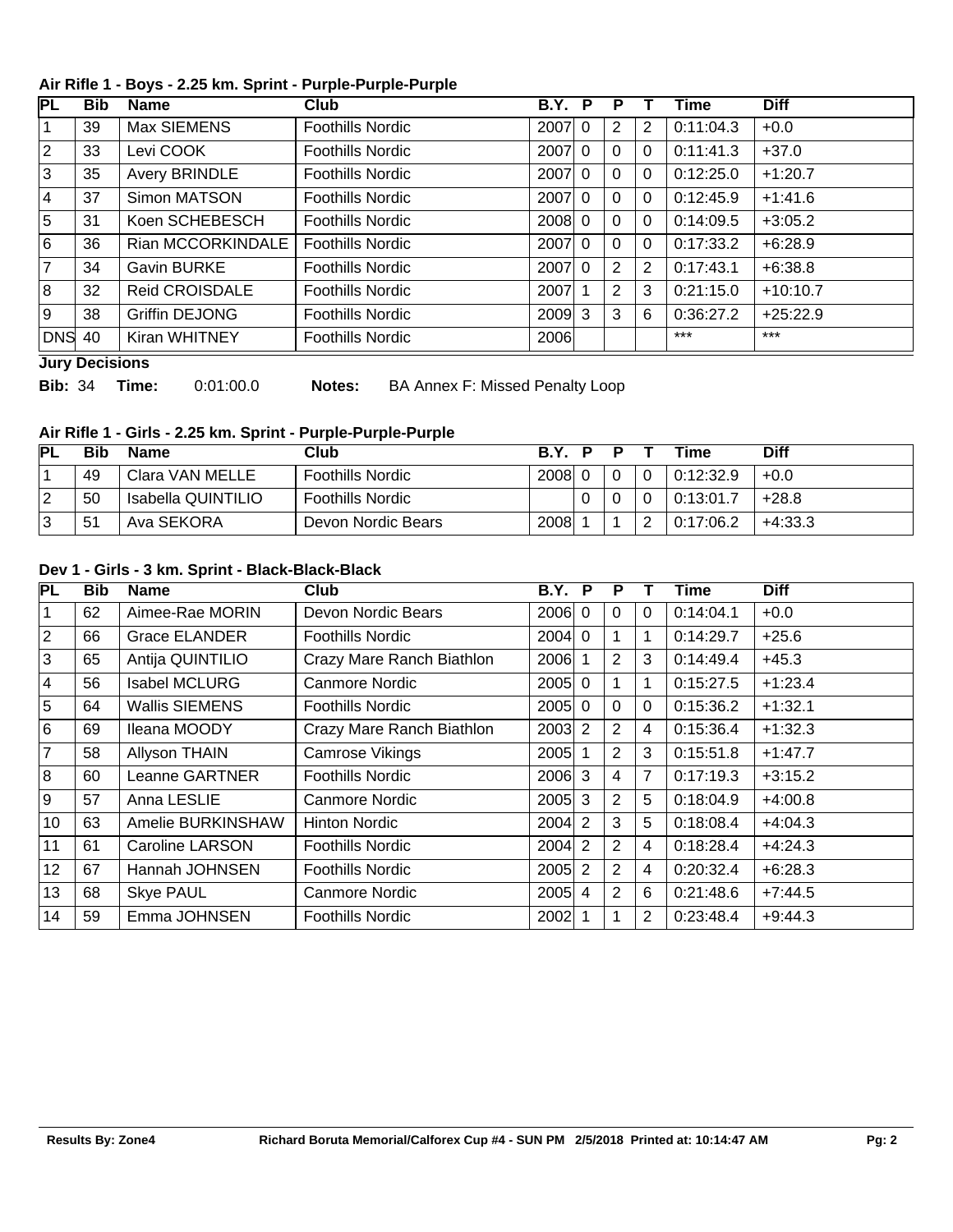## **Dev 2 - Girls - 3.75 km. Sprint - Pink-Pink-Pink**

| PL             | <b>Bib</b> | <b>Name</b>      | Club                           | B.Y. P   |          |              | Time      | <b>Diff</b> |
|----------------|------------|------------------|--------------------------------|----------|----------|--------------|-----------|-------------|
|                | 48         | Anna MARINO      | Canmore Nordic                 | $2004$ 3 |          | 3            | 0:14:32.2 | $+0.0$      |
| $ 2\rangle$    | 44         | Keelyn THOROGOOD | <b>Calgary Biathlon Racers</b> | $2004$ 0 |          |              | 0:14:51.6 | $+19.4$     |
| 3              | 46         | Ana GROENEVELD   | <b>Calgary Biathlon Racers</b> | 2003 0   | $\Omega$ | $\mathbf{0}$ | 0:14:55.3 | $+23.1$     |
| 14             | 47         | Danika BURKE     | <b>Calgary Biathlon Racers</b> | 2003     | 4        | 5            | 0:16:32.2 | $+2:00.0$   |
| 5              | 45         | Kate HARROP      | <b>Calgary Biathlon Racers</b> | $2004$ 5 | 2        | 7            | 0:17:45.2 | $+3:13.0$   |
| 6              | 41         | Anna PERRY       | <b>Foothills Nordic</b>        | $2003$ 3 | 4        | 7            | 0:18:13.0 | $+3:40.8$   |
| $\overline{7}$ | 42         | Dani BREWSTER    | Devon Nordic Bears             | $2004$ 3 | 2        | 5            | 0:18:28.0 | $+3:55.8$   |
| <b>DNS 43</b>  |            | Liv JENSEN       | Fast & Fossil                  | 2004     |          |              | $***$     | $***$       |

## **Air Rifle 2 - Girls - 3 km. Sprint - Black-Black-Black**

| <b>IPL</b> | <b>Bib</b> | <b>Name</b>     | Club                    | BY P     | D |   | Time      | <b>Diff</b> |
|------------|------------|-----------------|-------------------------|----------|---|---|-----------|-------------|
|            | 55         | Annalise MORIN  | Devon Nordic Bears      | $2009$ 0 | 4 | 4 | 0:15:21.5 | $+0.0$      |
| 2          | 53         | Sage TAYLOR     | <b>Foothills Nordic</b> | 2006     |   | 3 | 0:19:16.4 | $+3:54.9$   |
| 3          | 52         | Faith VAN MELLE | <b>Foothills Nordic</b> | 2006     |   | 3 | 0:19:19.9 | $+3:58.4$   |
|            | 54         | Nadia KLAFKI    | <b>Foothills Nordic</b> | 2006     | 2 | 4 | 0:19:41.3 | $+4:19.8$   |

**Jury Decisions**

| <b>Bib:</b> 53 Time: |  | -0:00:25.0 | Notes: | <b>Range Credit</b> |
|----------------------|--|------------|--------|---------------------|
|----------------------|--|------------|--------|---------------------|

# **Air Rifle 2 - Boys - 3 km. Sprint - Black-Black-Black**

| PL             | <b>Bib</b>            | <b>Name</b>      | <b>Club</b>             | B.Y.           | P | Р              |             | Time      | <b>Diff</b> |
|----------------|-----------------------|------------------|-------------------------|----------------|---|----------------|-------------|-----------|-------------|
|                | 75                    | Judah SUTHERLAND | <b>Edmonton Nordic</b>  | $2004$ 0       |   | $\Omega$       | $\mathbf 0$ | 0:15:11.6 | $+0.0$      |
| $\overline{2}$ | 71                    | Luke HULSHOF     | <b>Foothills Nordic</b> | 2006           |   | 2              | 3           | 0:15:29.6 | $+18.0$     |
| 3              | 76                    | Kase REPP        | <b>Foothills Nordic</b> | 2006           |   | $\overline{2}$ | 3           | 0:15:32.5 | $+20.9$     |
| 4              | 74                    | Rory WILSON      | <b>Foothills Nordic</b> | 2006           |   | 4              | 5           | 0:15:49.8 | $+38.2$     |
| 5              | 79                    | Ethan INNES      | <b>Foothills Nordic</b> | 2007 2         |   | 2              | 4           | 0:16:08.7 | $+57.1$     |
| 6              | 72                    | Dennis ROJKOVSKI | <b>Foothills Nordic</b> | 2006           |   | 3              | 4           | 0:17:13.3 | $+2:01.7$   |
| $\overline{7}$ | 73                    | Payton BENNEWEIS | <b>Edmonton Nordic</b>  | 2006           |   | $\overline{2}$ | 3           | 0:20:01.0 | $+4:49.4$   |
| 8              | 70                    | Salem SUTHERLAND | <b>Edmonton Nordic</b>  | $2004 \vert 3$ |   | 3              | 6           | 0:25:25.4 | $+10:13.8$  |
| 9              | 77                    | Aidan ANDERSON   | <b>Foothills Nordic</b> | $2006$ 3       |   | 4              | 7           | 0:32:25.0 | $+17:13.4$  |
|                | <b>Luny Depinions</b> |                  |                         |                |   |                |             |           |             |

**Jury Decisions**

| <b>Bib: 72</b> | Time: | -0:00:45.0   | Notes: | Range Credit |
|----------------|-------|--------------|--------|--------------|
| <b>Bib: 74</b> | Time: | $-0.00:30.0$ | Notes: | Range Credit |

# **Dev 2 - Boys - 3.75 km. Sprint - Pink-Pink-Pink**

| <b>PL</b>   | <b>Bib</b> | <b>Name</b>       | Club                         | B.Y. P   | P |                | Time      | <b>Diff</b> |
|-------------|------------|-------------------|------------------------------|----------|---|----------------|-----------|-------------|
|             | 81         | Sam MOODY         | Crazy Mare Ranch Biathlon    | 2001     | 3 | $\overline{4}$ | 0:13:32.7 | $+0.0$      |
| $ 2\rangle$ | 91         | <b>Gavin KERR</b> | <b>Rocky Mountain Racers</b> | $2002$ 2 | 0 | $\overline{2}$ | 0:13:37.8 | $+5.1$      |
| 3           | 95         | Aidan LATIMER     | <b>Foothills Nordic</b>      | 2004 2   | 2 | $\overline{4}$ | 0:14:14.2 | $+41.5$     |
| 14          | 94         | Henrik QUINTILIO  | Crazy Mare Ranch Biathlon    | $2003$ 3 | 2 | 5              | 0:14:29.9 | $+57.2$     |
| 5           | 90         | Liam TINWORTH     | Wapiti Nordic                | $2004$ 3 |   | 4              | 0:14:43.0 | $+1:10.3$   |
| 16          | 93         | <b>Avry NIVEN</b> | Camrose Vikings              | 2004     | 2 | 3              | 0:14:52.3 | $+1:19.6$   |